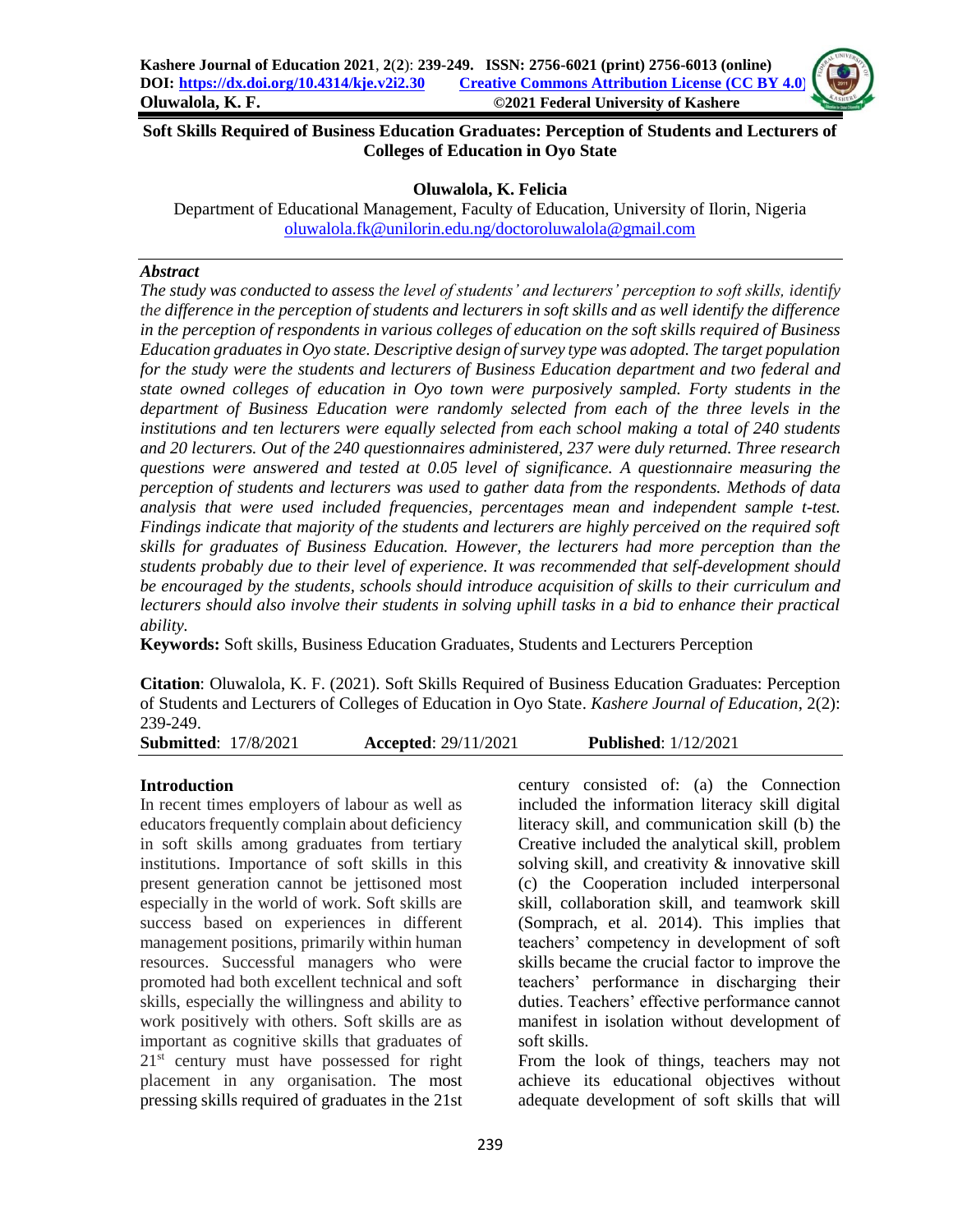enable him/her function in the classroom environment. This will assist the learners in no measure after completion of their programme of study. Business education graduates are required to possess certain number of soft skills for them to meet up with present challenges in the labour market. It is imperative that both the lecturers and the students must acquire and take soft skills as one of the most pressing in the labour market in this globalise world of work.

Acquisition of these skills will go a long way in the lives of both the teachers and the learners. According to Kechagias in Somprach et al. (2014) soft skills is an intra and inter-personal or socio-emotional skills essential for personal development, social participation and workplace success. They include such skills as ability to work on multi-disciplinary teams, effective communication, cultural awareness and expression, diligence, adaptability and honesty among others. It is an essential skill that must be possessed by an individual to function effectively in order for better and efficient performance in any working environment. It is nontechnical traits and behaviours needed by Business Education graduates for successful career navigation in the world of work. Business Education graduates in contemporary world of work today, find it difficult to perform to the uttermost due to lack or ill sufficient of soft skills. This has made the employers of labour not to be satisfied with output of Business Education graduates.

Business Education is an integral part of vocational and technical education which is meant to produce graduates with competent, skillful in both soft skills and hard skills. To Edokpolor and Owenvbiugie, (2017) opined that Business Education is a programme of instruction that offers various skills in accounting, marketing and Office Technology and Management (OTM). Val-Ossai and Akpomi (2017) saw Business Education as a programme in education that prepares students for entry into and advancement of jobs within the business. The authors further said that it is an education programme which involves acquisition of skills, knowledge and competencies which make the recipient/beneficiary proficient. Emeasoba

(2016) succinctly affirmed that Business Education is a tripartite programme that prepares its recipient for the world of work both as a business studies teacher, business office employee or employer of labour/entrepreneur. This implies that both business education teachers and graduates must be encompassed with a set of capabilities that will help them to meet with the current challenges in the world of work.

In contemporary world of work today, soft skills have been recognised as one of the basic attribute that employers of labour are looking from graduate to perform effectively. Soft skills are personality traits, social gracefulness, fluency in communication, personal habits, interpersonal relation, and optimism to varying degrees (Pachauri & Yadav, 2014). Ginting (2016) classified soft skills as intra- and interpersonal (socio-emotional) skills, essential for personal development, social participation, and workplace success. He further suggested that soft skills should be distinguished from technical skill. Vasanthakumari (2019) affirmed that soft skills are a combination of people skills, social skills, communication skills, character or personality traits, attitudes, career attributes, social and emotional intelligence, intelligence quotients, that enable people to navigate their environment, work well with others, perform well, and achieve their goals with complementing hard skills. With the importance attached to soft skills in recent times, productive performance of Business Education graduates are emphasising the development of soft skills.

As a result of various factors, today's business environment has become more complex, unclear and competitive. Organisations now consider human resources as key asset which determines organisational performance and success. Employers are now more likely to employ, retain and promote employees that are involved in organisational performance and success. Most employers are likely to hire, retain and promote persons who possessed different combination of soft skills. Even though firms expect their employees to have discipline based knowledge, adequate level of soft skill is equally desired for the employee to move forward in their career (Mitchell, et al.,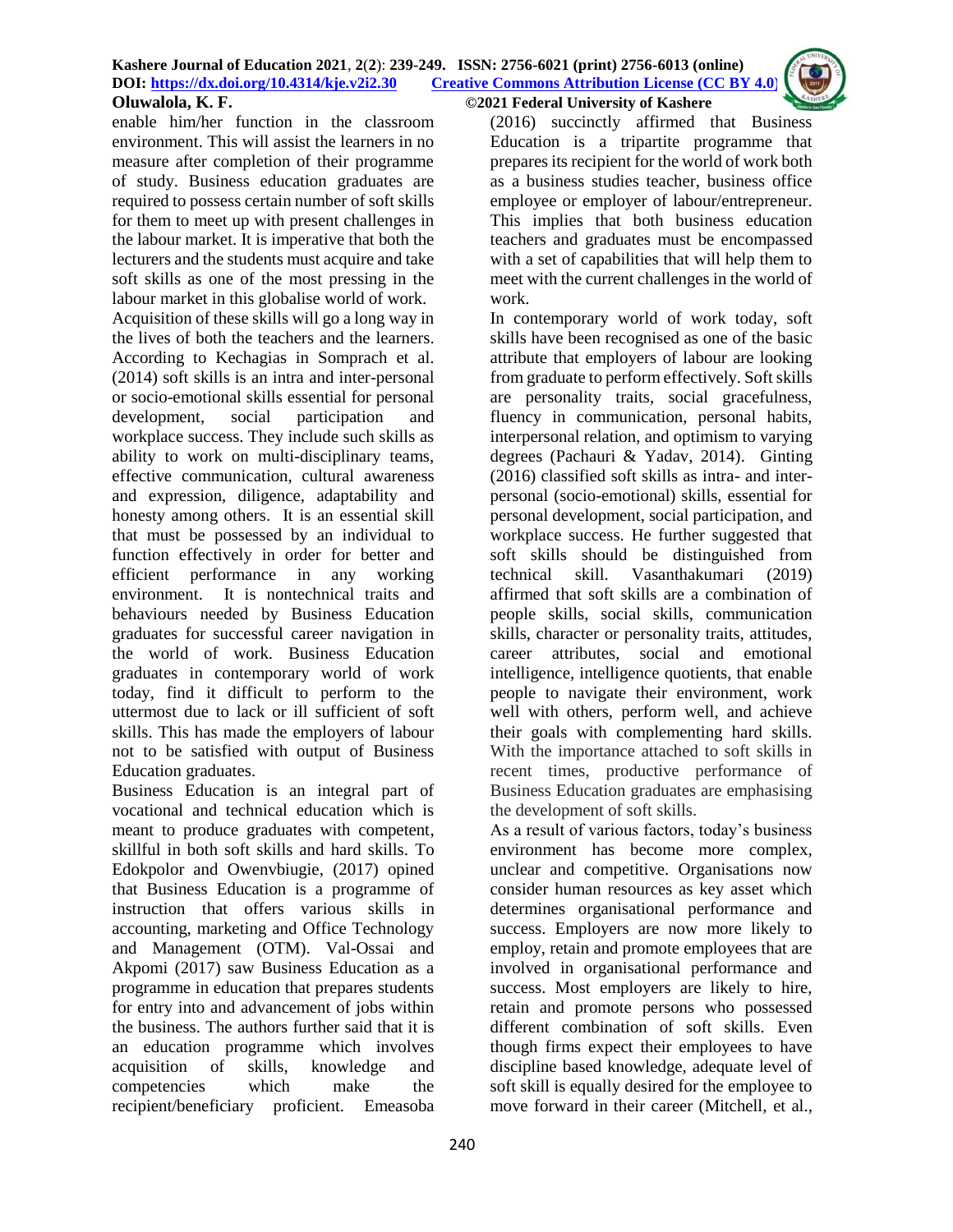

2010). It has become clear that hard skills alone are insufficient to achieve organizational goals and objectives. Since employees will be involved in different leadership and decisionmaking positions. For these reasons, acquisition of soft skills is germane in this 21st century for any organisation or institution to achieve its stated goals and objectives. These soft skills include: communication soft skills, teamwork, analytical thinking, problem solving, leadership skills and time management (Tang, 2018).

Communication soft skills are the tools used to clearly and effectively converse with others, set expectations, and work with others on projects in any organisation. It is a form of verbal and written communication used in every day at the working place. Whether for writing a cover letter to apply for a job, taking up an issue with manager, or looking to green light a new initiative at work. Every professional irrespective of their field should be able to convey their thoughts with clarity and confidence both in written and oral forms. Klein, in Ann-Marie (2015) viewed communication skills as the ability to actively listen, to communicate in oral, written, and nonverbal forms. He further reported the view of employers of labour on Business Education graduates that they lacked soft skills, including communication skills.

Business Education graduates are expected to possess the spirit of working collaboratively with others in order to achieve certain goals. Team work skills involve the ability to work and cooperate with people from various social and cultural backgrounds so as to achieve a common goal. In order to build a good working relationship with his/her peers, it is essential that they are respectful toward others' attitude, behaviour, and belief. Tang (2018) stated that teamwork skill means the capacity to graft and collaborate with individuals from numerous social and cultural experiences in order to accomplish a collective objective. Ability to work in a team effectively bring about bond among the workers and ensure they work with unity which helps to achieve high level of productivity but if there are workers within a team who did not have good teamwork skill it

can affect the level of productivity of the team

(Hanaysha, 2016). Another important soft skill required of Business Education graduates is analytical thinking. Analytical skills are the traits and abilities that allow Business Education graduates to observe, undertake research and interpret a subject in order to develop complex ideas and solutions. It is one of the critical component of mental activity that enables both the teachers and students of Business of Education to solve problems quickly and effectively. This includes a methodical grading approach that allows complex issues to be fragmented into simpler and more manageable components (Rasheva-Yordanova, et al., 2018). Analytical thinking can be applied in every situation, such as developing or improving programs or products, relational issues, processes, identifying audience and client needs and more. Analytical thinking will assist Business Education graduates to investigate complex issues, make decisions and develop solutions. It is an in-depth way of investigating a problem and finds the ideal solution in a timely and efficient manner.

Problem solving does not just require analytical, creative and critical skills, but a particular mind-set; those who can approach a problem with a cool and level head will often reach a solution more efficiently than those who cannot. This is a soft skill which can often rely on strong teamwork. In life situation, problems need not always be solved alone but ability to know who can help reach a solution, and how they can do it, can be of great advantage. Problem solving is the act of describing the problem, stating the cause of the problem, identifying and providing solutions to the problems identified in a manageable manner (Zoe, 2020). In the  $21<sup>st</sup>$  century, Business Education graduates should be able to identify and solve problem at any given time for success to be achieved.

Leadership is the ability to influence others, with or without authority. Leadership skill refers to the knowledge of the basic theories of leadership so that lecturers are able to lead a project at the school level (Tang, 2018). Lecturers play a vital part in constructing the soft skills of a student. Leadership is a soft skill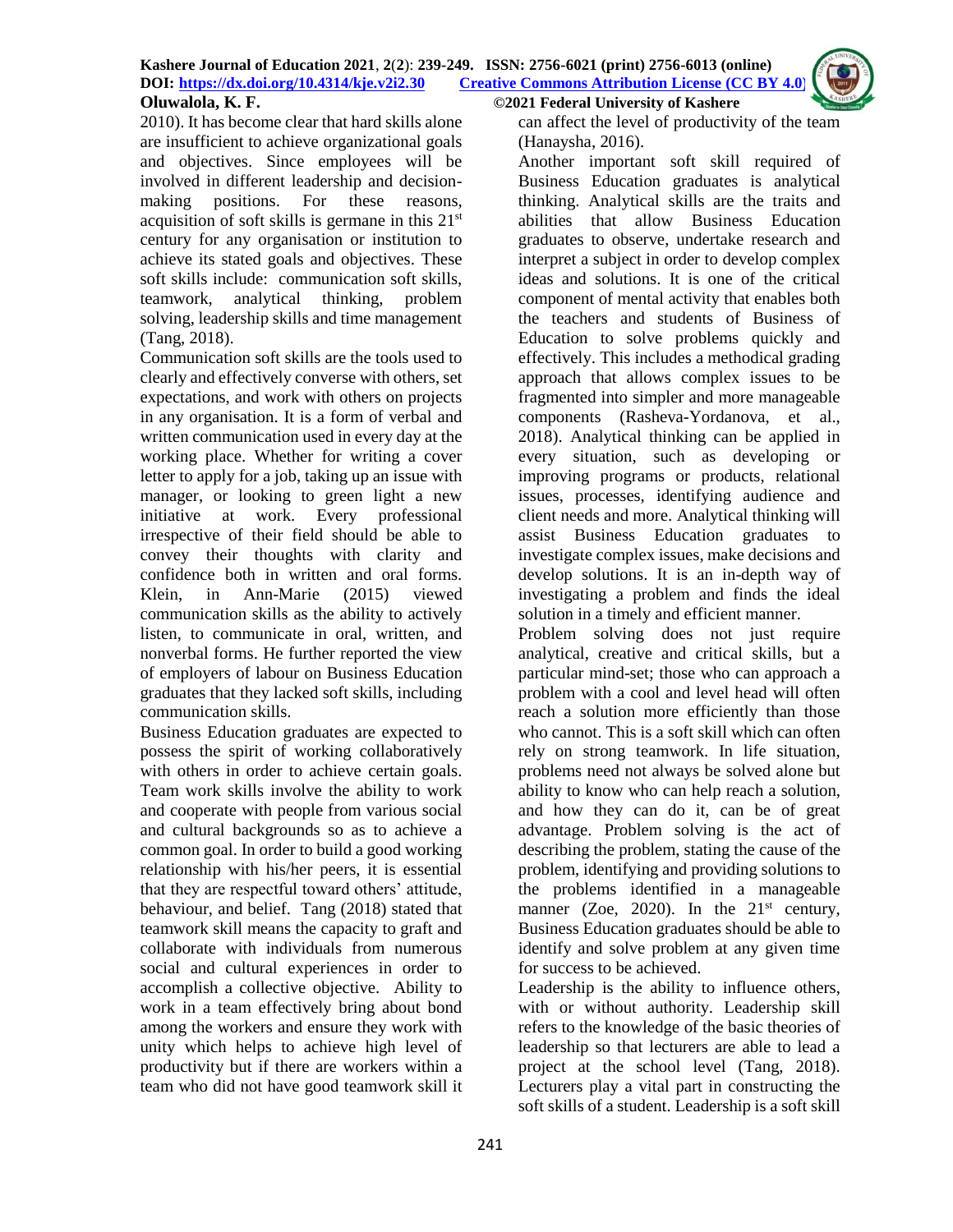that can show even if one is not directly managing others. Those with strong leadership skills will have the ability to inspire others and lead teams to success (Sheriff et al., 2017). People with good leadership skills will have a range of skills that are useful in the workplace, including a positive attitude and outlook, the ability to make quick and effective decisions, exemplary problem-solving or conflict management skills, the ability to communicate effectively and an aptitude for both selfmotivating and motivating others. Even thus applying for an entry-level role, should not be afraid to demonstrate potential by showing how they have positively influenced others to take a project to success. Leadership skill entails the ability of novice lecturer to lead in various activities. It is also essential that Business Education lecturers understand the role of a leader and be able to carry out those roles interchangeably (Tang et al., 2015).

## **Statement of the Problem**

Level of unemployment has been on the high side and continues to increase; meanwhile higher institutions produce thousands of graduates on yearly basis which means the level of competition on graduates to get employed is increasing on yearly basis. Twenty-first century employer does not necessarily pay graduates salary for the certificate they possessed but the problems they can solve within the walls of the classrooms. The reality of life is that there are more employable graduates than the available jobs and it is only graduates that can actively think beyond their certificate that would find their own place in life. Therefore, those to be employed must show something extra than just the knowledge of subject matter which are the soft skills that are highly needed by employers and business executives. The importance of soft skills on graduate's employability in this dispensation has been noticed by the employers of labour. A study by Majid, et al. (2012) on importance of soft skills for education and career success of undergraduate business management students from four universities in Singapore found out fourteen soft skills, meanwhile the top four skills identified by the students as soft skills are communication, leadership, persuasion and negotiation skills.

Also in a study by Robles (2012) on executive perception of the 10 soft skills needed in current workplace (Integrity, Communication, Courtesy, Responsibility, Interpersonal skills, Professionalism, Positive attitude, Teamwork skills, Flexibility and Work ethic), and the top four adjudged to be most important by the executives are Integrity, Communication, Courtesy and Responsibility. Therefore, this study determined the perception of students and lecturers on the soft skills (communication skill, team work, analytical thinking, problem solving, leadership skills and time management) required by Business Education graduates to have favourable advantage in the labour market.

## **Purpose of the Study**

- 1. Examine the level of students' and lecturers' perception on soft skills (communication skills, team work, analytical thinking, problem solving, leadership skills and time management) required of business education graduates.
- 2. Identify the difference in the perception of students and lecturers on soft skills required of business education graduates.
- 3. Identify the mean scores on the perception of respondents on soft skills required of business education graduates based on the types of colleges of education.

# **Research Questions**

The following research questions guided the study:

- 1. What is the level of students' perception to soft skills (communication skills, team work, analytical thinking, problem solving, leadership skills and time management) required of business education graduates?
- 2. What is the level of lecturers' perception to soft skills (communication skill, team work, analytical thinking, problem solving, leadership skills and time management) required of business education graduates?
- 3. What are the mean scores on the perception of lecturers and students on soft skills required of Business Education graduates?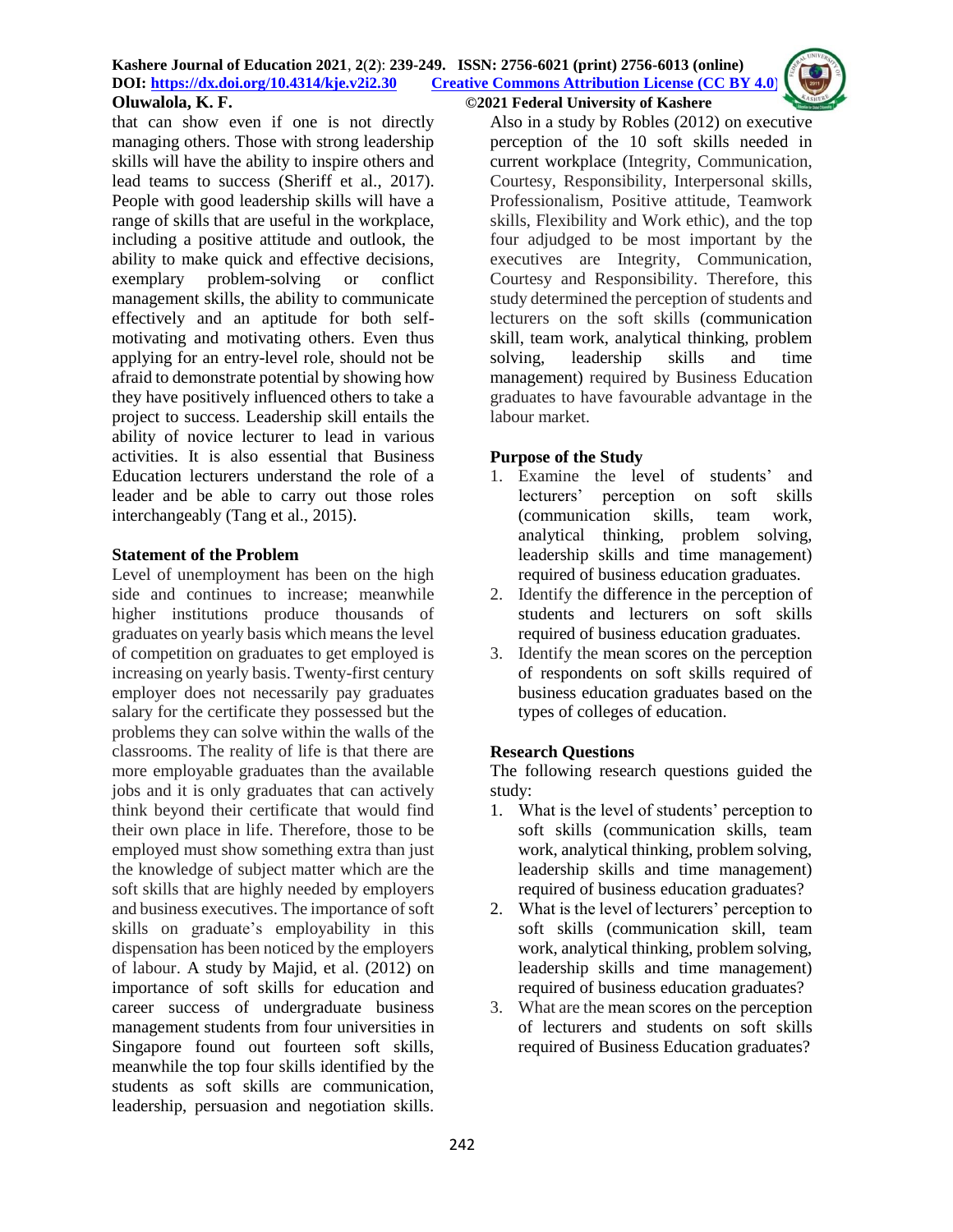#### **Kashere Journal of Education 2021**, **2**(**2**): **239-249. ISSN: 2756-6021 (print) 2756-6013 (online) DOI: <https://dx.doi.org/10.4314/kje.v2i2.30> [Creative Commons Attribution License](http://creativecommons.org/licenses/by/4.0/) (CC BY 4.0) Oluwalola, K. F. ©2021 Federal University of Kashere**

## **Hypotheses**

The following null hypotheses were formulated and tested at 0.05 level of significance:

- 1. There is no significant difference in the perception on students and lecturers in soft skills required of Business Education graduates.
- 2. There is no significant difference in the perception on respondents (students and lecturers) in communication, team work, analytical thinking, problem solving, leadership and time management skill required of Business Education graduates based on the types of colleges of education.

#### **Theoretical Framework**

Goal setting theory was propounded by Edwin Locke in1960. This theory stated that goal setting is essentially linked to task performance. It explains that specific and challenging goals along with appropriate feedback contribute to higher and better performance in life. Goal setting theory examine and report the cognitive, emotional and social dimensions of behavior, including soft skill performances, with reference to goals and their characteristics (Gibb, 2014). This implies that goal setting theory explained the link between goal and performance. It is used to evaluate performance and feedback in order to create commitment and acceptance.

Goal setting theory serves as a fundamental to students' long-term success. This increases students' goal-setting skills and self-efficacy in learning process. Goal setting theory assist the students to set their priority and identify their goals, plan, anticipate ways of achieving it, avoid procrastination and access motivation when there are obstacles on their way.



### **Conceptual Framework**

#### Figure 1: **Research Framework**

Problem solving, team work, analytical skills, communication skills, leadership skills and time management skills are some out of the numerous kinds of soft skills that is expected to be possessed by job applicants from employer. The study then wants to know how status of samples in the study (lecturers and students) and Institution Emmanuel Alayande College of Education (EACOED and Federal College of Education FCE (Special) Oyo) influence their perception on the most important soft skills out of the six to be considered in this study for Business Education graduate's employability in the labour market.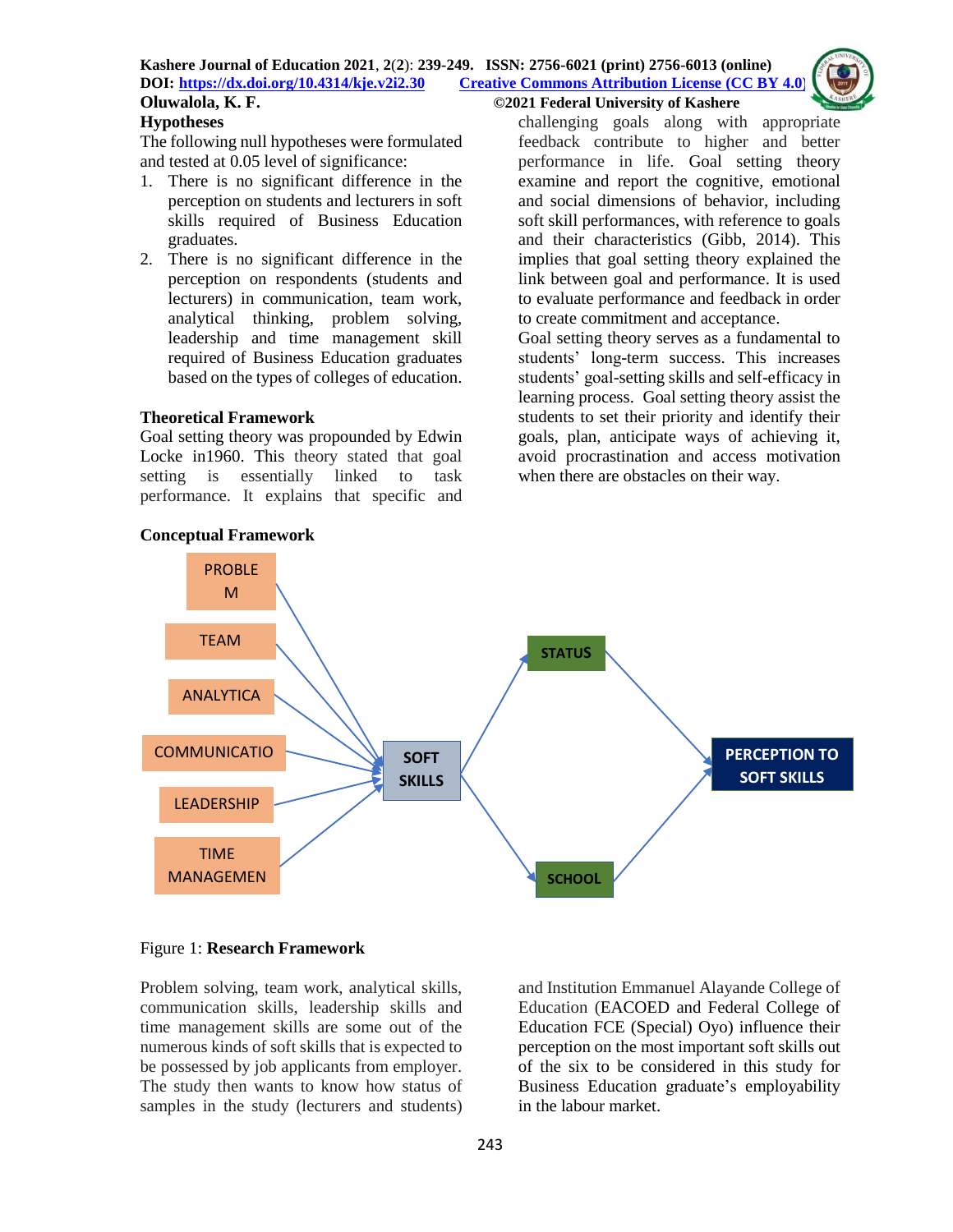

Descriptive survey research design was adopted for the study. The population of the study comprised all the Business Education Students and Lecturers of Colleges of Education. Purposively, the Federal and State owned colleges of education in Oyo town were used because they both offer Business Education programme and have been in operation for years. Forty (40) students in the department of Business Education were randomly selected from each of the three levels in the institutions and 10 lecturers were also selected from each school making a total of 240 students and 20 lecturers. The questionnaire contained 48 items designed to elicit answer to the research questions in the colleges covered in the study by the researcher. The response pattern adopted for the questionnaire was fourpoint Likert rating scale of: Very Important (VI), Important (I), Less Important (LI) and Not Important (NI). The questionnaire is titled: Perception of Students and Lecturers on Business Education Graduates' Required Soft Skills Questionnaire (PSLBEGRSSQ) and was used to gather data from the respondents. The reliability of the instrument was determined using ordinal alpha with a co-efficient value of 0.94. Out of the 240 questionnaires administered, 237 were duly returned. The data generated was analysed using frequency counts and percentages and also with inferential statistics of Independent Sample t-test.

# **Results**

**Research Question One**: What is the level of student's perception on soft skills (communication skills, team work, analytical thinking, problem solving, leadership skills and time management) required of Business Education graduates?

Research question one was answered based on the rating scale as responded to by the students of the sampled colleges of education (EACOED and FCE), Oyo, Oyo State, Nigeria as shown in Table 1.

| <b>Levels</b>   | <b>Score Range</b> | <b>Frequency</b> | <b>Percentage</b> |
|-----------------|--------------------|------------------|-------------------|
| Low             | 48-95              |                  | 0-0               |
| <b>Moderate</b> | 96-143             | 35               | 14-8              |
| <b>High</b>     | 144-192            | 202              | $85-2$            |
| Total           |                    | 237              | $100 - 0$         |

Mean score of the responses were summed up, converted to frequency and percentage. Hence, the decision was taken based on the level with highest frequency and percentage. Table 1 reveals the level of student's perception on soft skills (communication skills, team work, analytical thinking, problem solving, leadership skills and time management) required of Business Education graduates. Based on the participants self-rating, it was indicated that most students that participated perceived that soft skills are highly required by Business Education graduates. The range was determined by aggregating the 48 items and multiplied by 4 (response scale) equalled to 192. The maximum minus minimum (192-48) equalled to 144 divided by 3(levels). Therefore, the data was recorded to  $48-95 = 1, 96-143 = 2$ , and  $144-192 = 3$ . Hence, the frequency and

percentage were used to determine the level. It implies that students are fully aware of soft skills required of them after graduation from the college of education as business educators since 85.2% of their rating is within the range of 144-192 on the aggregate.

**Research Question Two**: What is the level of lecturer's perception to soft skills (communication skill, team work, analytical thinking, problem solving, leadership skills and time management) required of Business Education graduates? Research question two was answered based on

the rating scale as responded to by the lecturers of sampled colleges of education (EACOED and FCE), Oyo, Oyo State, Nigeria as shown in Table 2.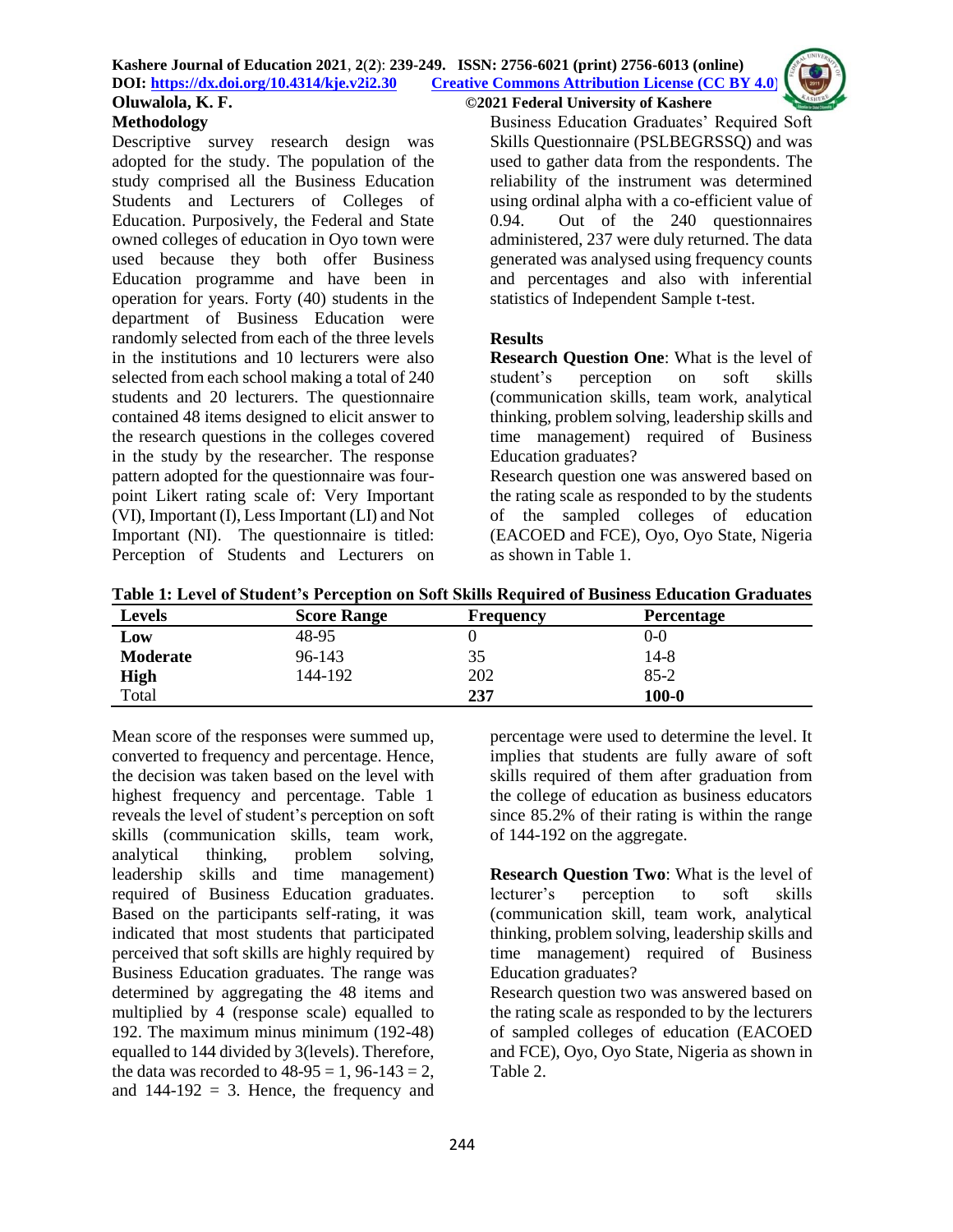

| TANYIA WA INA ATA TA TANYIA YA YA KANANZIA ANA MATA MATHA TIKA ANA ATA ILIHINI TA MATIKA MATA TA MATA TA TA MA |                    |                  |                   |  |  |  |  |  |
|----------------------------------------------------------------------------------------------------------------|--------------------|------------------|-------------------|--|--|--|--|--|
| <b>Levels</b>                                                                                                  | <b>Score Range</b> | <b>Frequency</b> | <b>Percentage</b> |  |  |  |  |  |
| Low                                                                                                            | 48-95              |                  |                   |  |  |  |  |  |
| Moderate                                                                                                       | 96-143             |                  |                   |  |  |  |  |  |
| High                                                                                                           | 144-192            | 20               | 100               |  |  |  |  |  |

Total **20 100**

**Table 2: Level of Lecturer's Perception on Soft Skills Required of Business Education Graduates**

Mean score of the responses were summed up, converted to frequency and percentage. Hence, the decision was taken based on the level with highest frequency and percentage. Table 2 reveals that the level of lecturers' perception on soft skills (communication skills, team work, analytical thinking, problem solving, leadership skills and time management) required of Business Education graduates. Based on the Business Education lecturers' rating, it was revealed that they all have high perception of the required soft skills for graduates of Business Education. The range was determined by aggregating the 48 items and multiplied by 4 (response scale) equalled to 192. The maximum minus minimum (192-48) equalled to 144 divided by 3(levels). Therefore, the data was recorded to  $48-95 = 1$ ,  $96-143 = 2$ , and  $144-192 = 3$ . Hence, the frequency and percentage were used to determine the level. It implies that lecturers are fully aware of soft skills required of them after graduation from the college of education as business educators since 100% of their rating is within the range of 144-192 on the aggregate.

**Research Question Three**: What is the difference in the perception of lecturers and students on soft skills required of Business Education graduates?

**Table 3: Respondents' Means Scores and standard deviation on the perception of soft skills**

| <b>Soft Skills</b>            | <b>Mean</b> | Std. Dev. |
|-------------------------------|-------------|-----------|
| <b>Communication skills</b>   | 3.28        | 0.98      |
| <b>Teamwork Skills</b>        | 2.91        | 1.38      |
| <b>Analytical Skills</b>      | 2.85        | 1.79      |
| Problem Solving Skills        | 3.10        | 2.11      |
| Leadership Skills             | 3.28        | 1.12      |
| <b>Time Management Skills</b> | 2.91        | 1.76      |
| Benchmark = 2.50              |             |           |

Table 3 revealed the mean scores of the various soft skills. The results of the analysis revealed that all the soft skills listed had a higher mean than the benchmark mean of 2.50. This implies that the soft skills were highly required of the Business Education Graduates. The soft skills were:

- *i. Communication skills*  $(M = 3.28, SD = 0.98)$
- *ii. Team work (M = 2.91, SD = 1.38)*
- *iii. Analytical thinking*  $(M = 2.85, SD = 1.79)$
- *iv. Problem solving skills*  $(M = 3.10, SD = 2.11)$
- *v. Leadership skills (M = 3.28, SD = 1.12)*
- *vi. Time management skills*  $(M = 2.91, SD = 1.76)$

This shows that business education graduates are to possess these soft skills even after school to enable them become successful employees.

**Hypothesis 1**: There is no significant difference in the perception of students and lecturers in soft skills required of business education graduates.

**Table 4: Perception on Soft Skills required of Business Education Graduates based on their status**

| Status                                | Mean        | - SD | SEM   | <b>Mean Diff.</b> T |           | Df |      | <b>Decision</b> |
|---------------------------------------|-------------|------|-------|---------------------|-----------|----|------|-----------------|
| Students 237 162.31 16.93 1.102 18.64 |             |      |       |                     | 11.22 255 |    | .000 | Rejected        |
| Lecturers 20                          | 180.95 5.69 |      | 1.243 |                     |           |    |      |                 |

### **Significant p < 0.05**

Table 4 indicates that the mean score of lecturers' perception on soft skills required of Business Education graduates is higher than

that of students. The mean difference is 18.65, the independent t-test showed that the difference is statistically significant,  $t = 11.22$ ,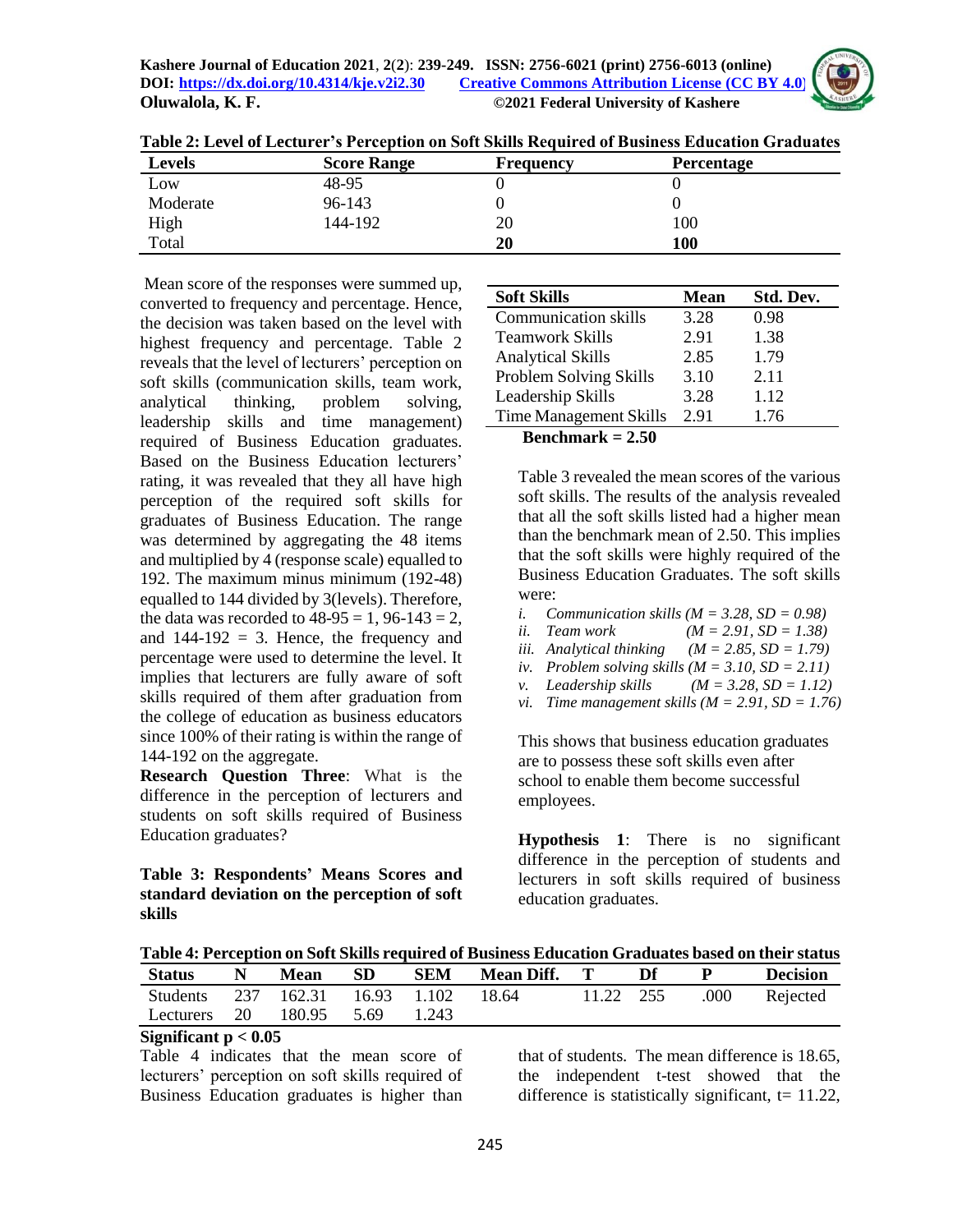| Kashere Journal of Education 2021, 2(2): 239-249. ISSN: 2756-6021 (print) 2756-6013 (online) | 249. ISSN: 2756-6021 (print) 2756-6013 (online)<br>Creative Commons Attribution License (CC BY 4.0) |  |
|----------------------------------------------------------------------------------------------|-----------------------------------------------------------------------------------------------------|--|
| DOI: https://dx.doi.org/10.4314/kje.v2i2.30                                                  |                                                                                                     |  |
| Oluwalola, K. F.                                                                             | ©2021 Federal University of Kashere                                                                 |  |
| $df = 255$ , p<0.05. This implies that lecturers as                                          | <b>Hypothesis</b> 2: There is no significant                                                        |  |
|                                                                                              | $1! C C$ and $1! C C$ is the set of $1/2$                                                           |  |

educator are abreast of these soft skills more than the students who are the end users.

difference in the perception of respondents (students and lecturers) in soft skills required of business education graduates based on the types of colleges of education?

| Table 5: Soft skills required of Business Education Graduates based on their college |  |  |
|--------------------------------------------------------------------------------------|--|--|
|                                                                                      |  |  |
|                                                                                      |  |  |

| Colleges N                          |  | Mean SD                |  |  | <b>SEM</b> Mean Diff. T |  | Df        | - p | <b>Decision</b> |
|-------------------------------------|--|------------------------|--|--|-------------------------|--|-----------|-----|-----------------|
| EACOED 128 164.65 17.08 1.509 1.633 |  |                        |  |  |                         |  | 0.765 255 |     | 0.445 Accepted  |
| FCE                                 |  | 129 163.02 17.13 1.508 |  |  |                         |  |           |     |                 |
| $Cianification \times 0.05$         |  |                        |  |  |                         |  |           |     |                 |

**Significant p < 0.05**

Table 5 reveals that the mean score of soft skills required of Business Education graduates of EACOED respondents is higher than that of FCE respondents. The mean difference is 1.63, the independent t-test indicated that the difference is not statistically significant,  $t=$ 0.77, df = 255,  $p > 0.05$ . This means that, the perception of respondents varies across institutions, that is, institution type or ownership determines the soft skills required of the Business Education graduates.

The findings of the study revealed that:

- 1.the lecturers have better perception on the individual soft skills compared to the students.
- 2.the lecturers had better perception on the totality of the soft skills required of business education graduates than their students.
- 3.soft skills were highly required of the Business Education Graduates by the respondents.
- 4.the difference in the perception of students and lecturers in soft skills required of business education graduates is statistically significant.
- 5.there was no statistical significant difference in the perception of students and lecturers in soft skills required of business education graduates based on institutions.

# **Discussion of Finding**

Result from research question one showed that lecturers have better perception on the individual soft skills like communication, team work, analytical thinking, problem solving, leadership and time management skills required of business education graduates than their students. This can be as a result of their experience in their workplace overtime and the

interaction with professional colleagues through collaboration and cross fertilization of ideas. This assertion is in consistent with the findings of Tang et al. (2015) who discovered that teachers developed team work skill as well as other important soft skills during their teaching professional training. The teachers also stated that they attained team work skill through activities such as development of human capital, field work, and group work assignment that required them to work with the other members in the team.

Findings from the research question two proved that lecturers had better perception on the totality of the soft skills required of business education graduates than their students. This corroborates the findings of Wilhelm (2004) who stated that teachers and employers have keyed into the paradigm shift in their desire to adjust to the needs and necessities for soft skills. They have even gone ahead to rate soft skills to be number one important consideration for entry-level success on the job.

Findings from research question three revealed that the soft skills were highly required of the Business Education Graduates. This shows that business education graduates are to possess these soft skills even after school to enable them become successful employees. This aligns with the study made by Riebe, et al. (2010) that the university programme effectiveness in teaching the students about teamwork skills and other necessary skills create a mind-set and disposition among them on the necessity of the soft skills towards future employment. A university that uses light hand to handle soft skills development among lecturers and students will undoubtedly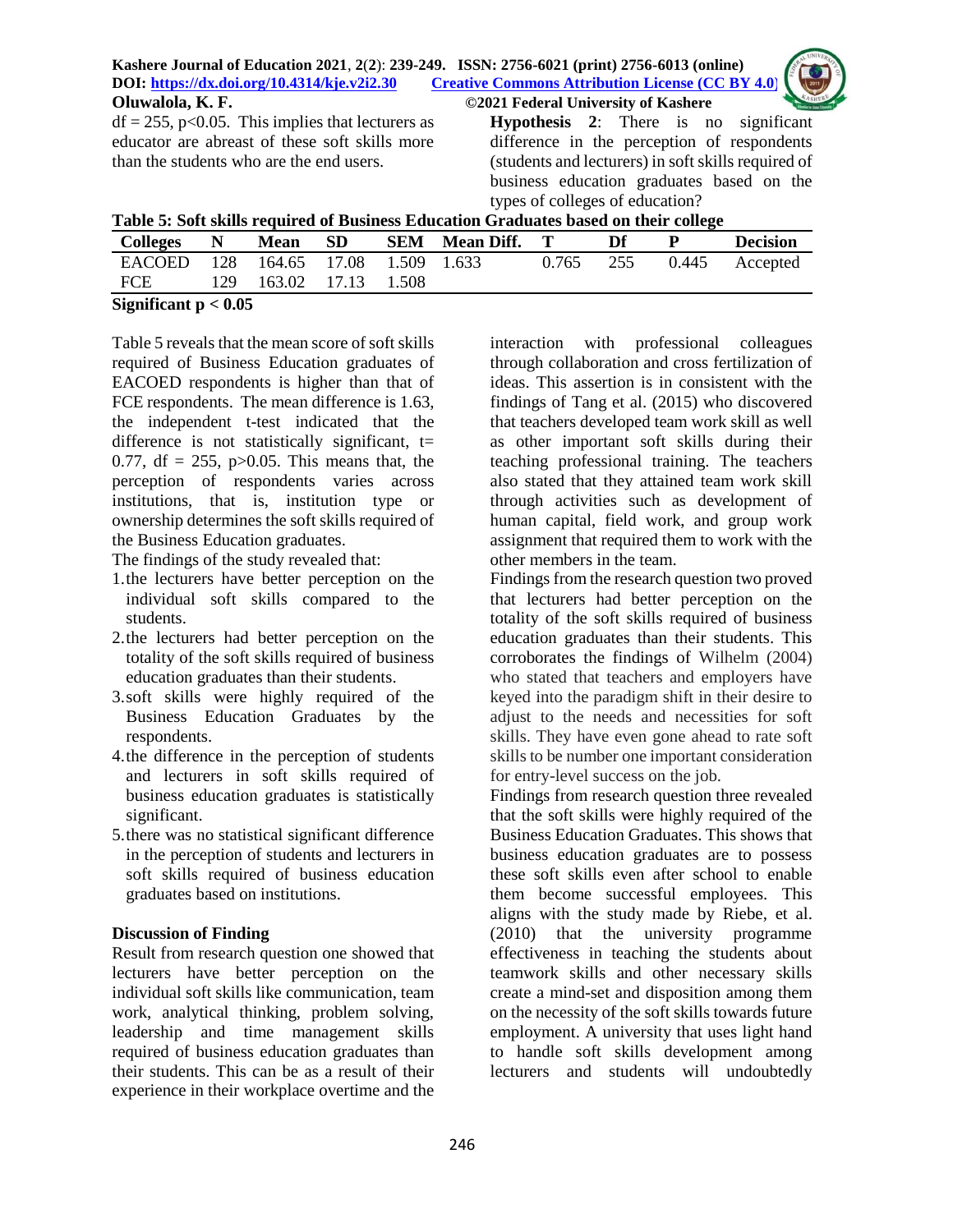

produce ambassadors who are so indifferent to such.

From the hypothesis one, it was shown that the difference in the perception of students and lecturers in soft skills required of business education graduates is statistically significant, t= 11.22, df = 255, p<0.05. This implies that lecturers as educator are abreast of these soft skills more than the students who are the end users. This supports the findings of Emeasoba (2016) who succinctly affirmed that Business Education is a tripartite programme that prepares its recipient for the world of work both as a business studies teacher, business office employee or employer of labour/entrepreneur. This implies that both business education teachers and graduates must be encompassed with a set of capabilities that will help them to meet with the current challenges in the world of work.

Findings from the hypothesis two showed that there was no statistical significant difference in the perception of students and lecturers in soft skills required of business education graduates based on institutions. Tang (2018) stated that hard skills alone are insufficient to achieve organizational goals and objectives. Since employees will be involved in different leadership and decision-making positions. For these reasons, acquisition of soft skills is germane in this  $21<sup>st</sup>$  century for any organisation or institution to achieve its stated goals and objectives. These soft skills include: communication soft skills, teamwork, analytical thinking, problem solving, leadership skills and time management

### **Conclusion**

Students and lecturers have good perception on the required soft skills for graduates of business education. However, there is a wide gap in the knowledge of the soft skills between students and lecturers as the lecturers have proven it over and again in their workplaces. Also, the standard at which students are being introduced to the nitty and gritty of soft skills for future employability is relatively not the same across institutions. Some institutions give proper credence and attention to this than others.

## **Recommendations**

From the foregoing, the following are recommended:

- 1. Students should be encouraged to develop the requisite soft skills that will help them in the labour market after graduation from school, bearing in mind the competition that exist in securing an employment.
- 2. There should be an overhauling of business education curriculum in all the institutions to ensure absolute uniformity in the acquisition of soft skills that will prepare business education graduates for world of work.
- 3. Lecturers are expected to engage their students in certain activities that enable them to make critical decisions and proffer solutions to critical issues. In essence, students should be exposed to the pragmatic and practical aspect of soft skills and not confined to the conventional method of head knowledge.
- 4. The study found that students should have a proper disposition to embrace not only the cognitive domain of learning but also see the need to pursue other things that will properly place them above peers and give them an apparent edge when they eventually become graduates.

# **References**

Ann-Marie, C. W. (2015). *Soft skills perceived by students and employers as relevant employability skills*. Unpublished doctoral dissertations, Walden University.

[https://scholarworks.waldenu.edu/dissert](https://scholarworks.waldenu.edu/dissertations) [ations](https://scholarworks.waldenu.edu/dissertations)

- Edokpolor, J. & Owenvbiugie, R. (2017). Business education in Nigeria: Issue, challenges and way forward for national development. *Journal of Collaborative Research Development, 5*(1), 1-25.
- Emeasoba, N. C. (2016). Impact of business education in promoting entrepreneurship for national development. *Journal of Vocational and Technical Educators,*  4(5)*,*117-123.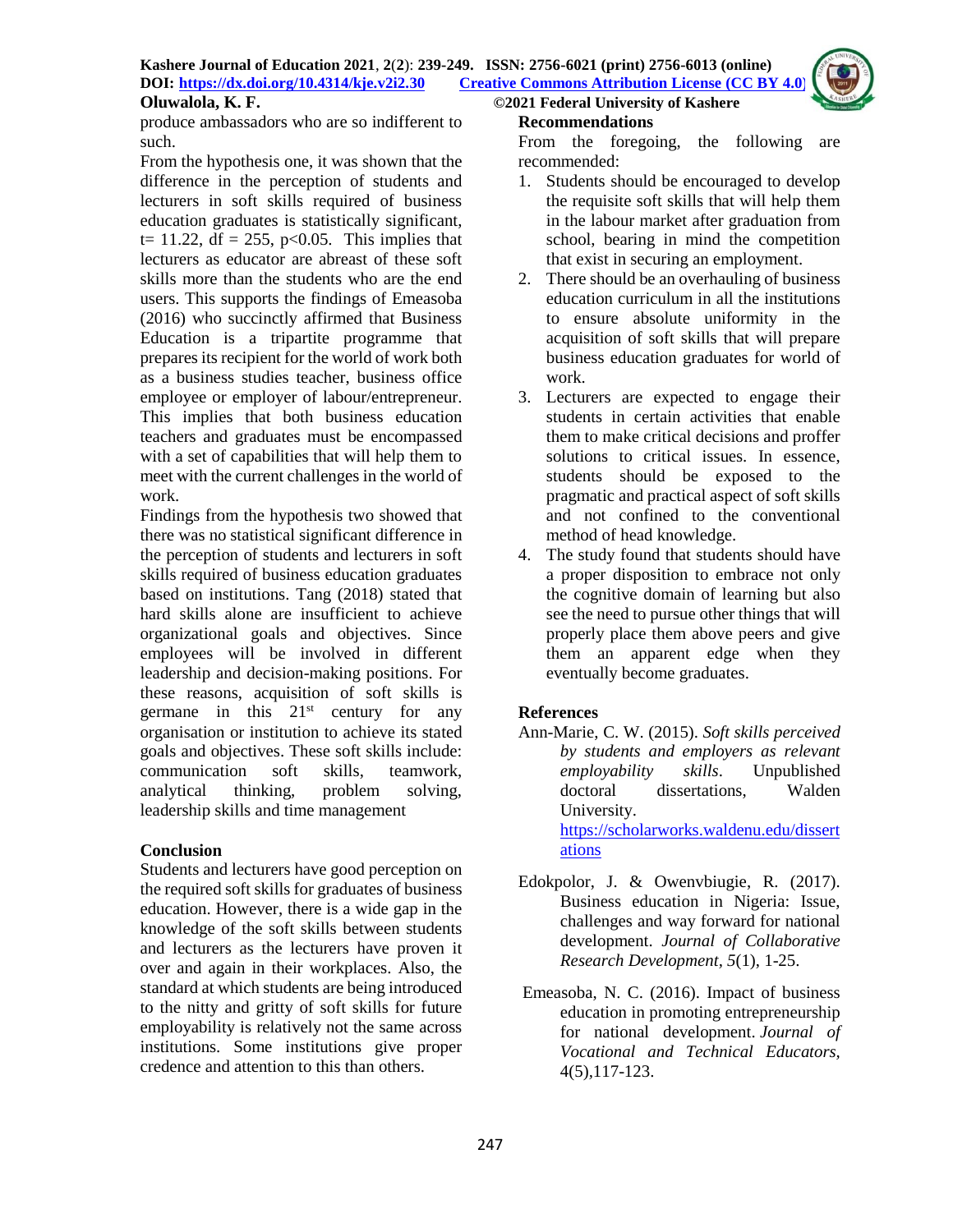**Kashere Journal of Education 2021**, **2**(**2**): **239-249. ISSN: 2756-6021 (print) 2756-6013 (online) DOI: <https://dx.doi.org/10.4314/kje.v2i2.30> [Creative Commons Attribution License](http://creativecommons.org/licenses/by/4.0/) (CC BY 4.0) Oluwalola, K. F. ©2021 Federal University of Kashere**

- Gibb, S. (2014). Soft skills assessment: theory development and the research agenda. *International Journal of Lifelong Education 33*(4), 455-471. [https://doi.org/10.1080/02601370.2013.](https://doi.org/10.1080/02601370.2013.867546) [867546](https://doi.org/10.1080/02601370.2013.867546)
- Ginting, H. (2016). Developing Soft Skills Measure in an Indonesian University: Procedure, Validity, and Reliability. *International Journal of Learning and Teaching*, 1-8 [10.18178/ijlt.2.2.140-147](http://dx.doi.org/10.18178/ijlt.2.2.140-147)
- Hanaysha, J. (2016). Examining the effects of employee empowerment, teamwork, and employee training on organizational commitment. *Procedia-Social and Behavioural Sciences, 229*, 298-306.
- Locke, E. (1960). New directions in goalsetting theory. *Current Directions in Psychological Science*, 15(5), 265-268.
- Majid, S., Liming, Z., Tong, S., & Raihana, S. (2012). Importance of soft skills for education and career success. *International Journal for Cross-Disciplinary Subjects in Education, 2*(2), 1037-1042
- Mitchell, G. W., Skinner, L. B., & White, B. J. (2010). Essential soft skills for success in the twenty-first century workforce as perceived by business educators. *Delta Pi Epsilon Journal, 52, 43-53.*
- Pachauri, D., & Yadav, A. (2014). Importance of soft skills in teacher education program. *International Journal of Educational Research and Technology,* 5, 22-25.
- Rasheva-Yordanova, K., Iliev, E., & Nikolova, B. (2018). Analytical thinking as a key competence for overcoming the data science divide. Proceedings of EDULEARN18 Conference 2nd-4th July 2018, Palma, Mallorca, Spain.
- Riebe, L., Roepen, D., Santarelli, B., & Marchioro, G. (2010). Teamwork: effectively teaching an employability

skill. *Journal of Education and Training*, *52*(6/7), 528-539.

- Robles, M. M. (2012). Executive perceptions of the top 10 soft skills needed in today's work place. *Business Communication Quarterly,75*(4), 453–465. [https://www.researchgate.net/publicatio](https://www.researchgate.net/publication/258126575) [n/258126575](https://www.researchgate.net/publication/258126575)
- Somprach, K., Popoonsak, P. & Sombatteera, S. (2014) Soft Skills Development to Enhance Teachers' Competencies in Primary Schools. *Procedia - Social and Behavioural Sciences 112*, 842–846
- Sheriff, I. H. N., Ahmed, F., Jivraj, N., Wan, J. C., Sampford, J. & Ahmed, N. E. (2017). Student-led leadership training for undergraduate healthcare students. *Leadership in Health Services,* 30(4), 428-431.
- Tang, K. N., NorHashimah, H. & Hashimah, M. Y. (2015). Soft skills integration in teaching professional training: Novice teachers' perspectives. *Procedia Social and Behavioural Sciences*186, 835–840
- Tang, K. N. (2018) The importance of soft skills acquisition by teachers in higher education institutions. *Kasetsart Journal of Social Sciences,* 1-6.
- Val-Ossai, M. U. & Akpomi, M. E. (2017). Entrepreneurship education and empower in 21<sup>st</sup> century Business Education students for employability. *River Business Education Journal*, 2(1),12-21.
- Vasanthakumari, S. (2019). Soft skills and its application in work place. *World Journal of Advanced Research and Reviews, 3*(2), 66-72. [https://www.wjarr.com](https://www.wjarr.com/)
- Wilhelm, W. J. (2004). Determinants of moral reasoning: Academic factors, gender, richness of life experiences, and religious preferences. *Delta Pi Epsilon Journal*, *46*, 105-121.